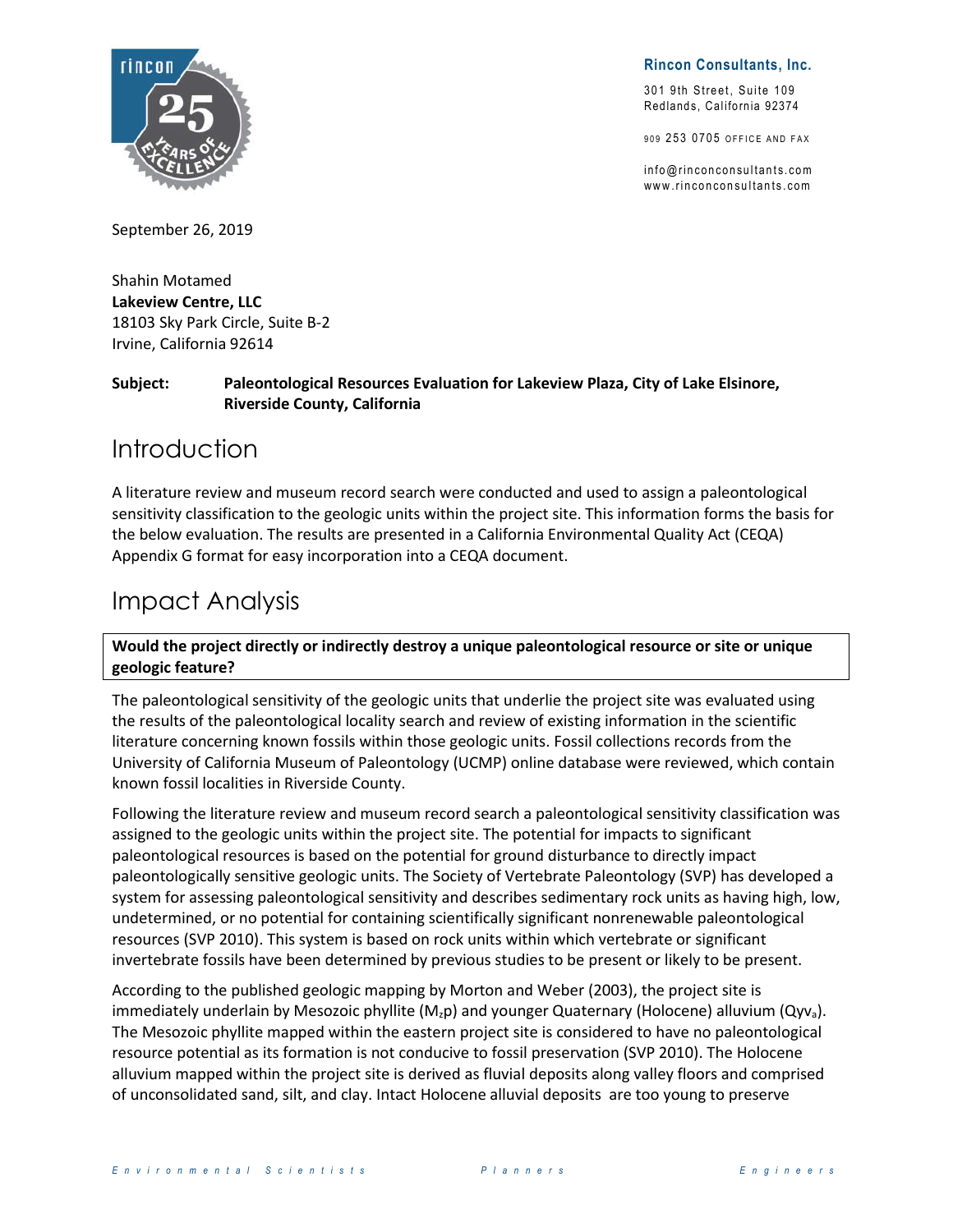

paleontological resources and are determined to have a low paleontological resource potential. However, these younger sediments may grade downward into older deposits of late Pleistocene age that could preserve fossil remains at an unknown but potentially moderate depth (approximately 10 feet).

A search of the paleontological locality records maintained by UCMP's online database resulted in no previously recorded vertebrate fossil localities within the project vicinity.

Project ground disturbance associated with the development of the retail and restaurant complex would be minimal as there are no subterranean components proposed. Given that the fossiliferous deposits may occur at greater depths than anticipated project disturbance, the potential for encountering fossil resources during project-related ground disturbance is low and impacts to paleontological resources are not anticipated.

Further paleontological resources management is not recommended at this time; however, Mitigation Measure PALEO-1 is recommended in the case of unanticipated fossil discoveries during any project ground-disturbing activities within Holocene alluvial deposits. Mitigation Measure PALEO-1 would apply to all phases of project construction and would provide that any unanticipated fossils present on site are preserved and that potential impacts to paleontological resources would be less than significant by arranging for the recovery, identification and curation of previously unrecovered fossils.

# Mitigation Measure

### *PALEO-1 Unanticipated Discovery of Paleontological Resources*

In the event an unanticipated fossil discovery is made during the course of project development, then in accordance with SVP (2010) guidelines, it is the responsibility of any worker who observes fossils within the project site to stop work in the immediate vicinity of the find and notify a qualified professional paleontologist who shall be retained to evaluate the discovery, determine its significance and if additional mitigation or treatment is warranted. Work in the area of the discovery will resume once the find is properly documented and authorization is given to resume construction work. Any significant paleontological resources found during construction monitoring will be prepared, identified, analyzed, and permanently curated in an approved regional museum repository.

#### **LESS THAN SIGNIFICANT WITH MITIGATION INCORPORATED**

### References

California Geological Survey (CGS). 2002. California Geomorphic Provinces, Note 36.

- Morton, D.M., and Miller, F.K. 2006. Geologic map of the San Bernardino and Santa Ana 30' x 60' quadrangles, California. U.S. Geological Survey, Open-File Report OF-2006-1217, scale 1:62,500.
- Morton, D.M., and Weber, F.H., 2003**,** Preliminary geologic map of the Elsinore 7.5' quadrangle, Riverside County, California**:** U.S. Geological Survey, Open-File Report OF-2003- 281, scale 1:24,000.

Norris, R.M., and Webb, R.W. 1990. Geology of California. John Wiley & Sons, New York.